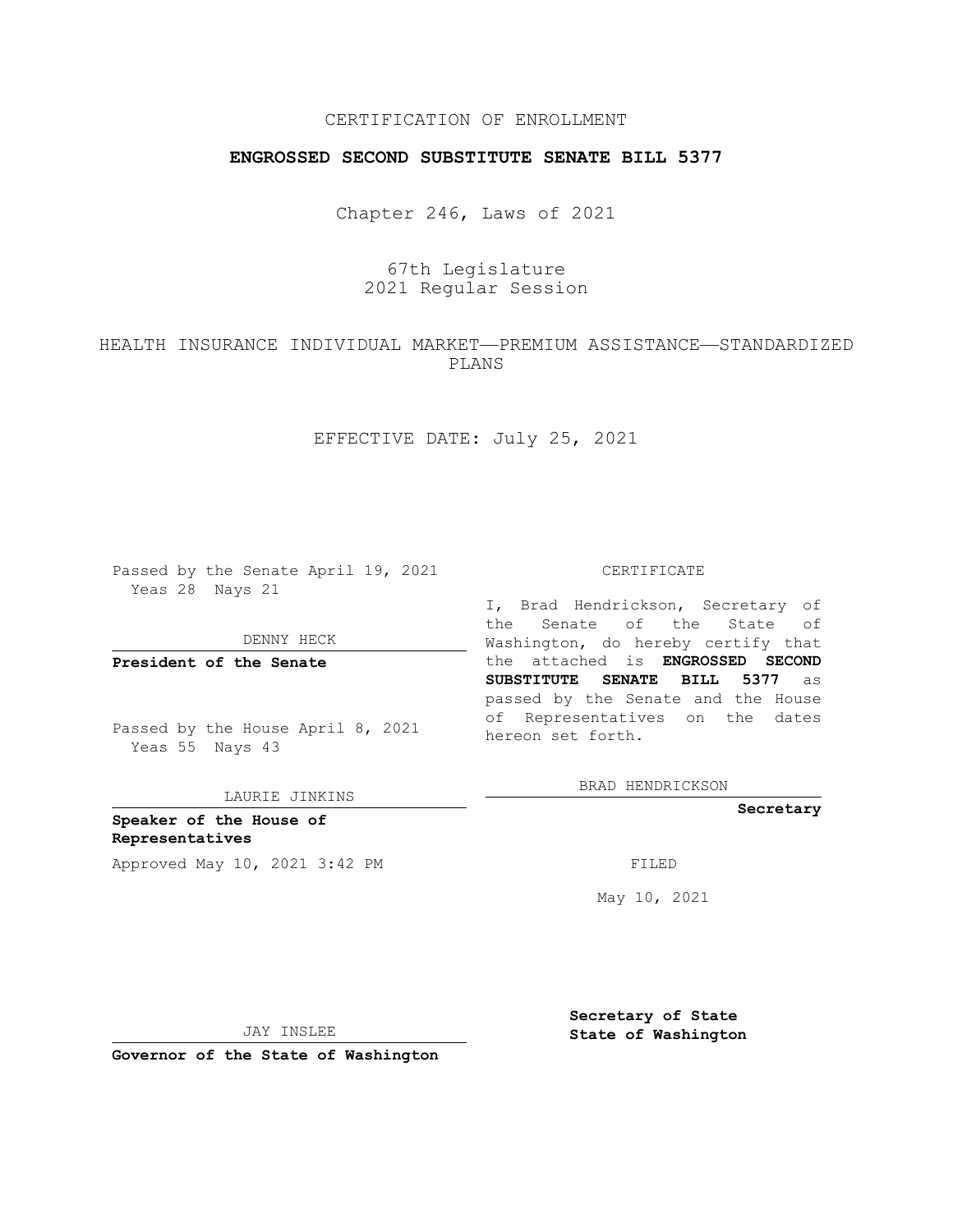#### **ENGROSSED SECOND SUBSTITUTE SENATE BILL 5377**

AS AMENDED BY THE HOUSE

Passed Legislature - 2021 Regular Session

## **State of Washington 67th Legislature 2021 Regular Session**

**By** Senate Ways & Means (originally sponsored by Senators Frockt, Keiser, Conway, Das, Dhingra, Hunt, Kuderer, Liias, Lovelett, Wilson, C., Nguyen, Pedersen, Saldaña, and Salomon)

READ FIRST TIME 02/22/21.

 AN ACT Relating to increasing affordability of standardized plans on the individual market; amending RCW 41.05.410 and 43.71.095; adding new sections to chapter 43.71 RCW; adding a new section to chapter 48.43 RCW; and adding a new section to chapter 41.05 RCW.

5 BE IT ENACTED BY THE LEGISLATURE OF THE STATE OF WASHINGTON:

6 NEW SECTION. **Sec. 1.** A new section is added to chapter 43.71 7 RCW to read as follows:

8 (1) Subject to the availability of amounts appropriated for this 9 specific purpose, a premium assistance and cost-sharing reduction 10 program is hereby established to be administered by the exchange.

11 (2) Premium assistance and cost-sharing reduction amounts must be 12 established by the exchange within parameters established in the 13 omnibus appropriations act.

14 (3) The exchange must establish, consistent with the omnibus 15 appropriations act:

 (a) Procedural requirements for eligibility and continued participation in any premium assistance program or cost-sharing program established under this section, including participant documentation requirements that are necessary to administer the 20 program; and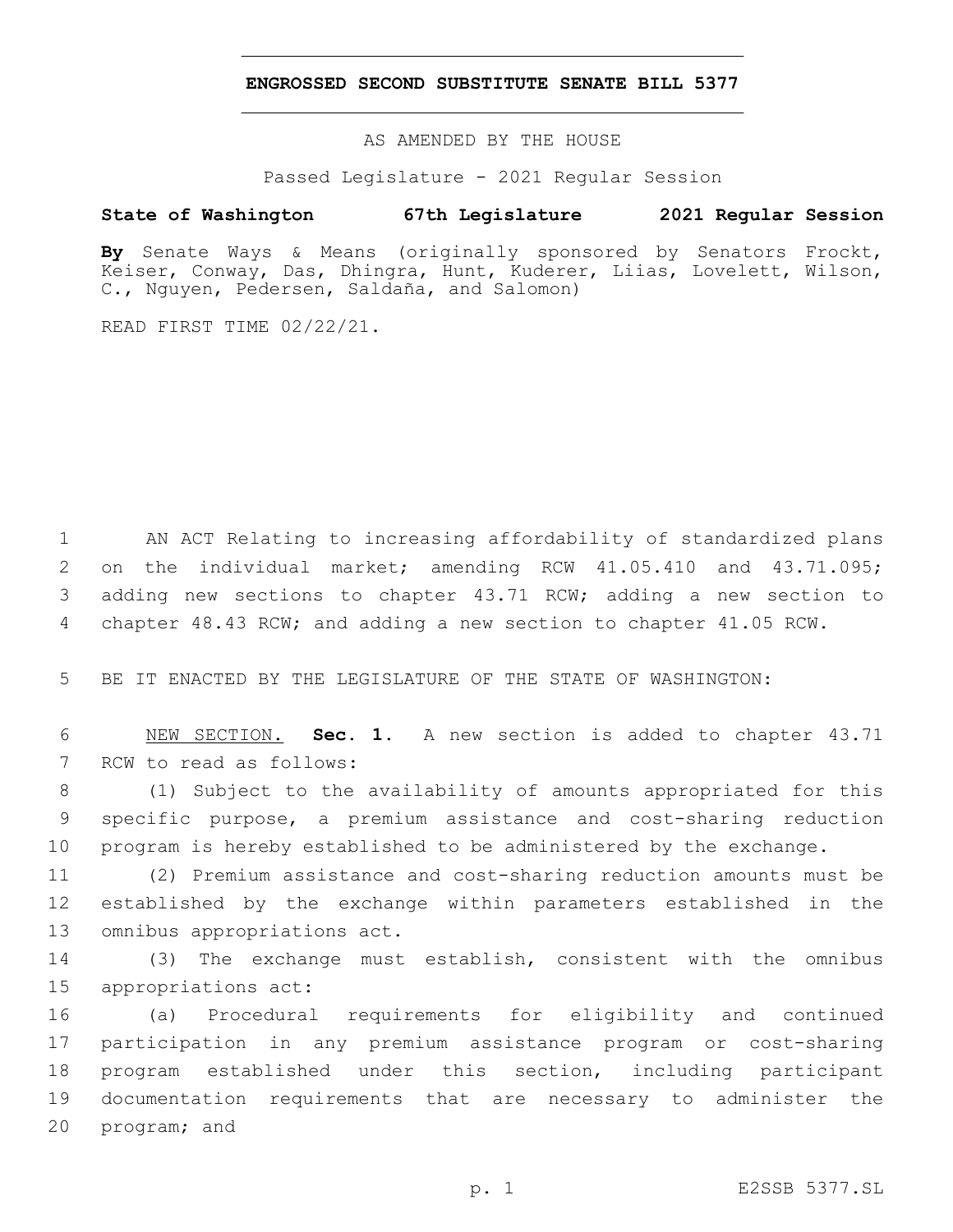(b) Procedural requirements for facilitating payments to 2 carriers.

 (4) Subject to the availability of amounts appropriated for this specific purpose, an individual is eligible for premium assistance and cost-sharing reductions under this section if the individual:

 $(5)$   $(1)$  Is a resident of the state;

 (ii) Has income that is up to an income threshold determined through appropriation or by the exchange if no income threshold is 9 determined through appropriation;

 (iii) Is enrolled in a silver or gold standard plan offered in 11 the enrollee's county of residence;

 (iv) Applies for and accepts all federal advance premium tax credits for which they may be eligible before receiving any state 14 premium assistance;

 (v) Applies for and accepts all federal cost-sharing reductions for which they may be eligible before receiving any state cost-17 sharing reductions;

 (vi) Is ineligible for minimum essential coverage through medicare, a federal or state medical assistance program administered by the authority under chapter 74.09 RCW, or for premium assistance 21 under RCW 43.71A.020; and

 (vii) Meets any other eligibility criteria established by the 23 exchange; or

 (b) Meets alternate eligibility criteria as established in the 25 omnibus appropriations act.

 (5)(a) The exchange may disqualify an individual from receiving premium assistance or cost-sharing reductions under this section if 28 the individual:

 (i) No longer meets the eligibility criteria in subsection (4) of 30 this section;

 (ii) Fails, without good cause, to comply with any procedural or documentation requirements established by the exchange in accordance 33 with subsection (3) of this section;

 (iii) Fails, without good cause, to notify the exchange of a 35 change of address in a timely manner;

(iv) Voluntarily withdraws from the program; or

 (v) Performs an act, practice, or omission that constitutes fraud, and, as a result, an issuer rescinds the individual's policy 39 for the qualified health plan.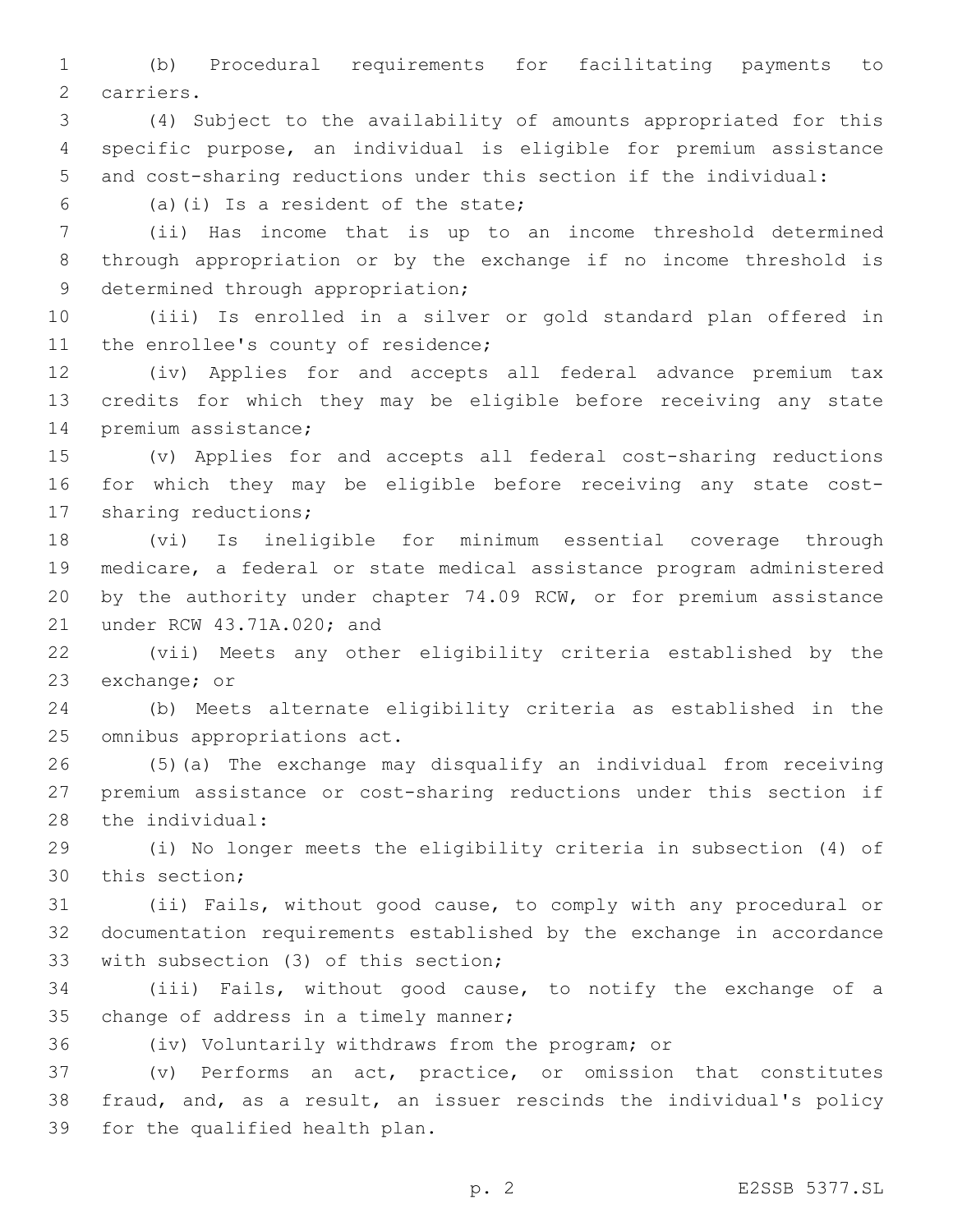(b) The exchange must develop a process for an individual to appeal a premium assistance or cost-sharing assistance eligibility 3 determination from the exchange.

 (6) Prior to establishing or altering premium assistance or cost- sharing reduction amounts, eligibility criteria, or procedural requirements under this section, the exchange must:

 (a) Publish notice of the proposal on the exchange's website and provide electronic notice of the proposal to any person who has requested such notice. The notice must include an explanation of the proposal, the date, time, and location of the public hearing required in (b) of this subsection, and instructions and reasonable timelines 12 to submit written comments on the proposal;

 (b) Conduct at least one public hearing no sooner than 20 days after publishing the notice required in (a) of this subsection; and

 (c) Publish notice of the finalized premium assistance or cost- sharing reduction amounts, eligibility criteria, or procedural requirements on the exchange's website and provide the notice electronically to any person who has requested it. The notice must include a detailed description of the finalized premium assistance or cost-sharing reduction amounts, eligibility criteria, or procedural requirements and a description and explanation of how they vary from 22 the initial proposal.

 (7) The definitions in this subsection apply throughout this section unless the context clearly requires otherwise.

 (a) "Advance premium tax credit" means the premium assistance amount determined in accordance with the federal patient protection and affordable care act, P.L. 111-148, as amended by the federal health care and education reconciliation act of 2010, P.L. 111-152, or federal regulations or guidance issued under the affordable care 30 act.

 (b) "Income" means the modified adjusted gross income attributed to an individual for purposes of determining his or her eligibility 33 for advance premium tax credits.

 (c) "Standard plan" means a standardized health plan under RCW 35 43.71.095.

 NEW SECTION. **Sec. 2.** A new section is added to chapter 43.71 37 RCW to read as follows:

 (1) The exchange, in close consultation with the authority and the office of the insurance commissioner, must explore all

p. 3 E2SSB 5377.SL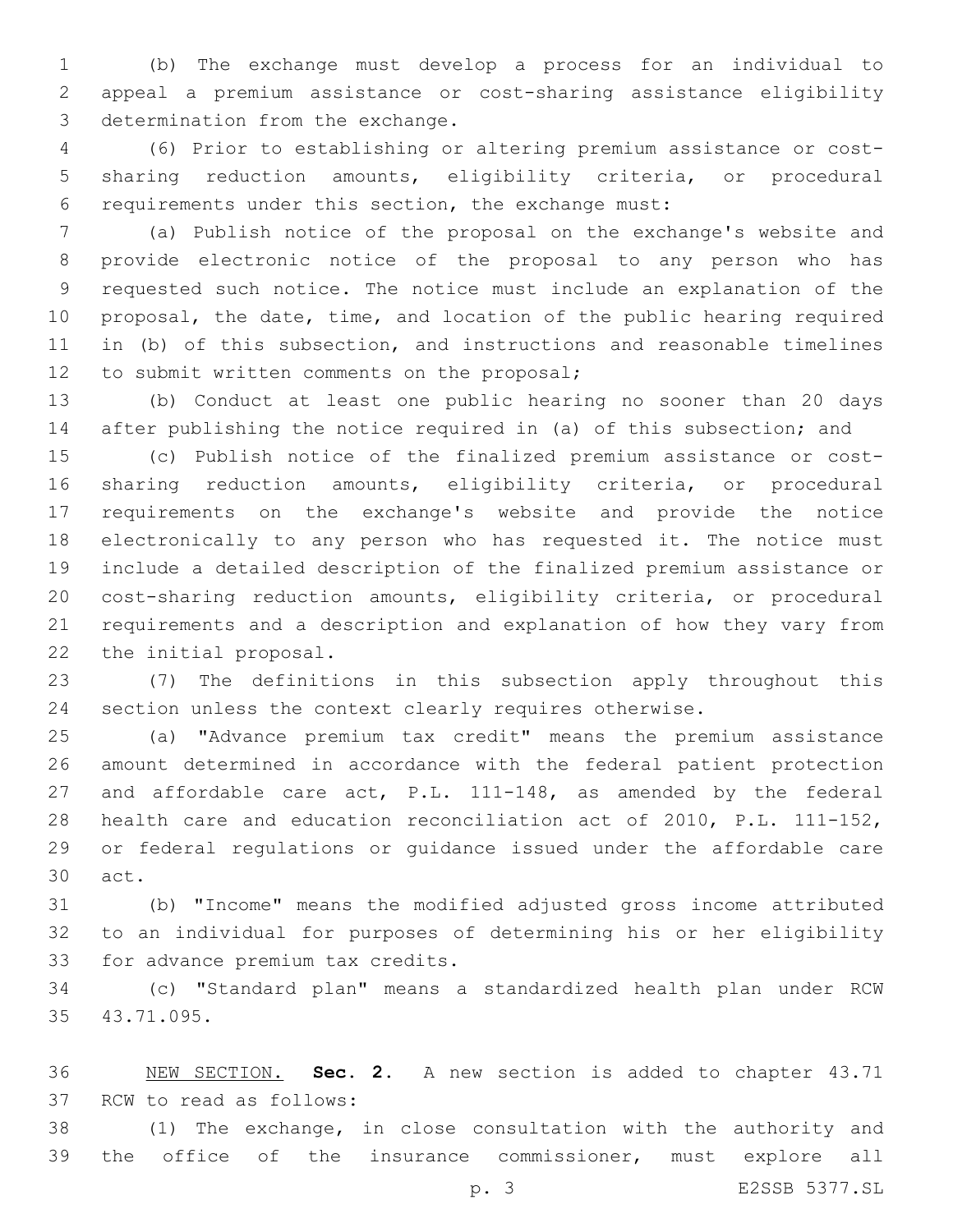opportunities to apply to the secretary of health and human services under 42 U.S.C. Sec. 18052 for a waiver or other available federal 3 flexibilities to:

 (a) Receive federal funds for the implementation of the premium assistance or cost-sharing reduction programs established under 6 section 1 of this act;

(b) Increase access to qualified health plans; and

 (c) Implement or expand other exchange programs that increase affordability of or access to health insurance coverage in Washington 10 state.

 (2) If, through the process described in subsection (1) of this section an opportunity to submit a waiver is identified, the exchange, in collaboration with the office of the insurance 14 commissioner and the health care authority, may develop an application under this section to be submitted by the health care authority. If an application is submitted, the health care authority must notify the chairs and ranking minority members of the appropriate policy and fiscal committees of the legislature.

 (3) Any application submitted under this section must meet all federal public notice and comment requirements under 42 U.S.C. Sec. 18052(a)(4)(B), including public hearings to ensure a meaningful 22 level of public input.

 NEW SECTION. **Sec. 3.** A new section is added to chapter 43.71 24 RCW to read as follows:

 (1) The state health care affordability account is created in the state treasury. Expenditures from the account may only be used for premium and cost-sharing assistance programs established in section 1 28 of this act.

(2) The following funds must be deposited in the account:

 (a) Any grants, donations, or contributions of money collected for purposes of the premium assistance or cost-sharing reduction 32 programs established in section 4 of this act;

 (b) Any federal funds received by the health benefit exchange 34 pursuant to section 2 of this act; and

 (c) Any additional funding specifically appropriated to the 36 account.

 NEW SECTION. **Sec. 4.** A new section is added to chapter 48.43 38 RCW to read as follows:

p. 4 E2SSB 5377.SL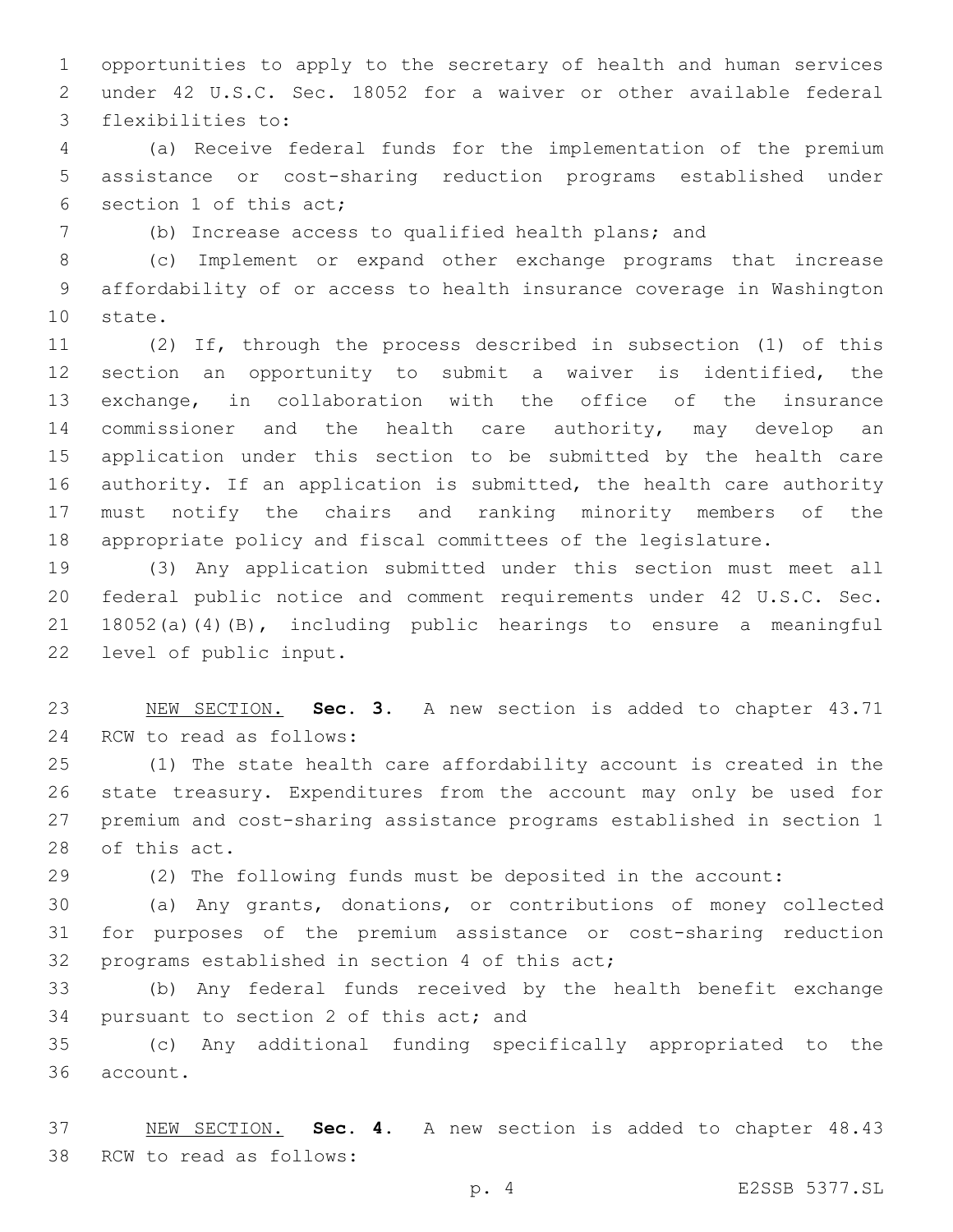For qualified health plans offered on the exchange, a carrier 2 shall:

 (1) Accept payments for enrollee premiums or cost-sharing assistance under section 1 of this act or as part of a sponsorship program under RCW 43.71.030(4). Nothing in this subsection expands or restricts the types of sponsorship programs authorized under state 7 and federal law;

 (2) Clearly communicate premium assistance amounts to enrollees 9 as part of the invoicing and payment process; and

 (3) Accept and process enrollment and payment data transferred by 11 the exchange in a timely manner.

 NEW SECTION. **Sec. 5.** A new section is added to chapter 41.05 13 RCW to read as follows:

 (1) If a public option plan is not available in each county in 15 the state during plan year 2022 or later, the following requirements 16 apply for all subsequent plan years:

 (a) Upon an offer from a public option plan, a hospital licensed under chapter 70.41 RCW that receives payment for services provided to enrollees in the public employees' benefits program or school employees' benefits program, or through a medical assistance program under chapter 74.09 RCW, must contract with at least one public option plan to provide in-network services to enrollees of that plan. This subsection (1)(a) does not apply to a hospital owned and operated by a health maintenance organization licensed under chapter 25 48.46 RCW; and

 (b) The authority shall contract, under RCW 41.05.410, with one 27 or more health carriers to offer at least one standardized bronze, one standardized silver, and one standardized gold qualified health plan in every county in the state or in each county within a region 30 of the state.

 (2) Health carriers and hospitals may not condition negotiations or participation of a hospital licensed under chapter 70.41 RCW in any health plan offered by the health carrier on the hospital's negotiations or participation in a public option plan.

 (3) By December 1st of the plan year during which enrollment in public option plans statewide is greater than 10,000 covered lives:

 (a) The health benefit exchange, in consultation with the insurance commissioner and the authority, shall analyze public option plan rates paid to hospitals for in-network services and whether they

p. 5 E2SSB 5377.SL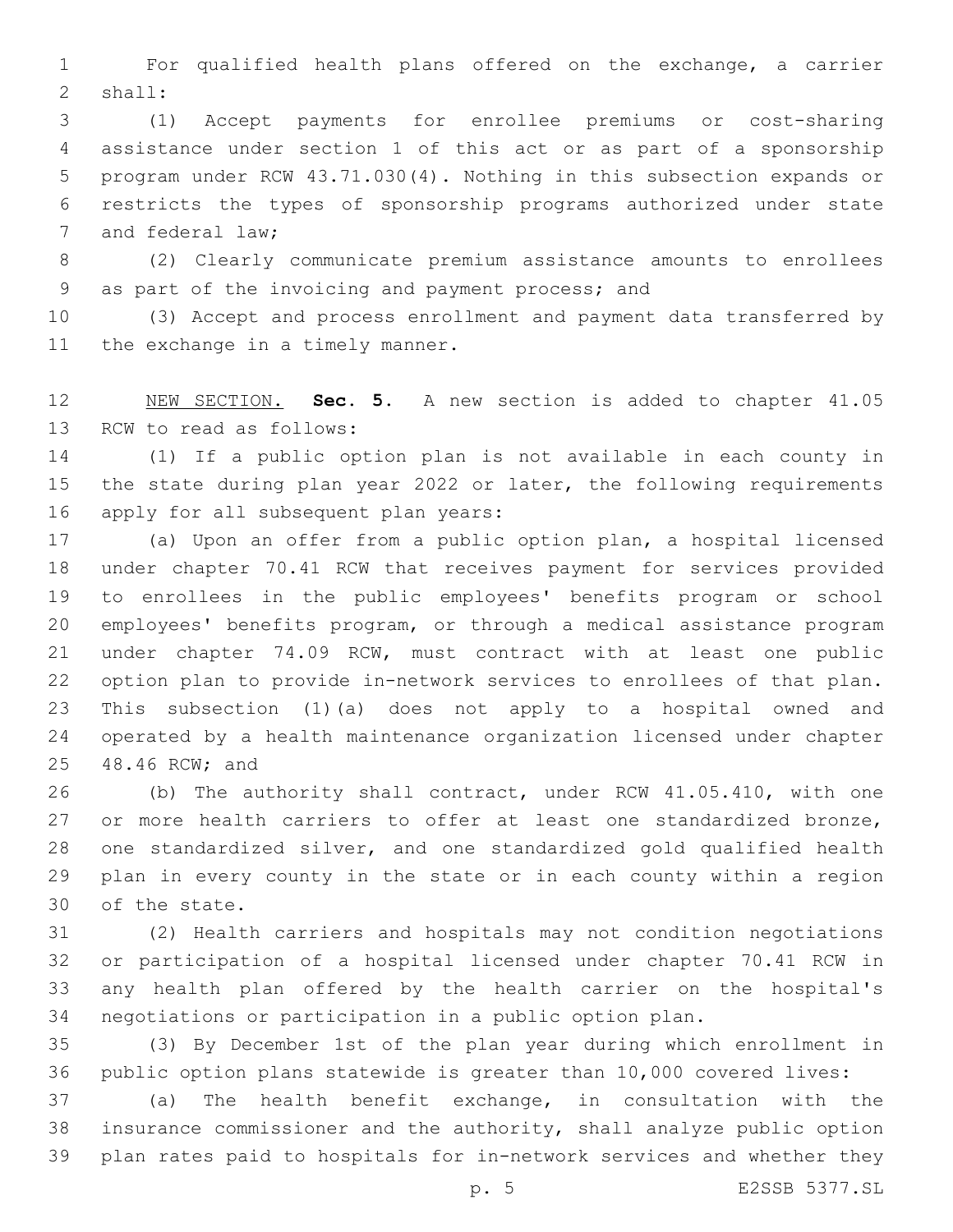have impacted hospital financial sustainability. The analysis must include any impact on hospitals' operating margins during the years public option health plans have been offered in the state and the estimated impact on operating margins in future years if enrollment in public option plans increases. It must also examine the income levels of public option plan enrollees over time. The analysis may examine a sample of hospitals of various sizes and located in various counties. In conducting its analysis, the exchange must give substantial weight to any available reporting of health care provider 10 and health system costs under RCW 70.390.050;

 (b) The health care cost transparency board established under chapter 70.390 RCW shall analyze the effect that enrollment in public option plans has had on consumers, including an analysis of the benefits provided to, and premiums and cost-sharing amounts paid by, consumers enrolled in public option plans compared to other standardized and nonstandardized qualified health plans; and

 (c) The health benefit exchange, in consultation with the insurance commissioner, the authority, and interested stakeholders, including, but not limited to, statewide associations representing hospitals, health insurers, and physicians, shall review the analyses completed under (a) and (b) of this subsection and develop recommendations to the legislature to address financial or other 23 issues identified in the analyses.

 (4) The authority may adopt program rules, in consultation with 25 the office of the insurance commissioner, to ensure compliance with this section, including levying fines and taking other contract actions it deems necessary to enforce compliance with this section.

 (5) For the purposes of this section, "public option plan" means a qualified health plan contracted by the authority under RCW 41.05.410.30

 **Sec. 6.** RCW 41.05.410 and 2019 c 364 s 3 are each amended to 32 read as follows:

 (1) The authority, in consultation with the health benefit exchange, must contract with one or more health carriers to offer qualified health plans on the Washington health benefit exchange for plan years beginning in 2021. A health carrier contracting with the 37 authority under this section must offer at least one bronze, one silver, and one gold qualified health plan in a single county or in multiple counties. The goal of the procurement conducted under this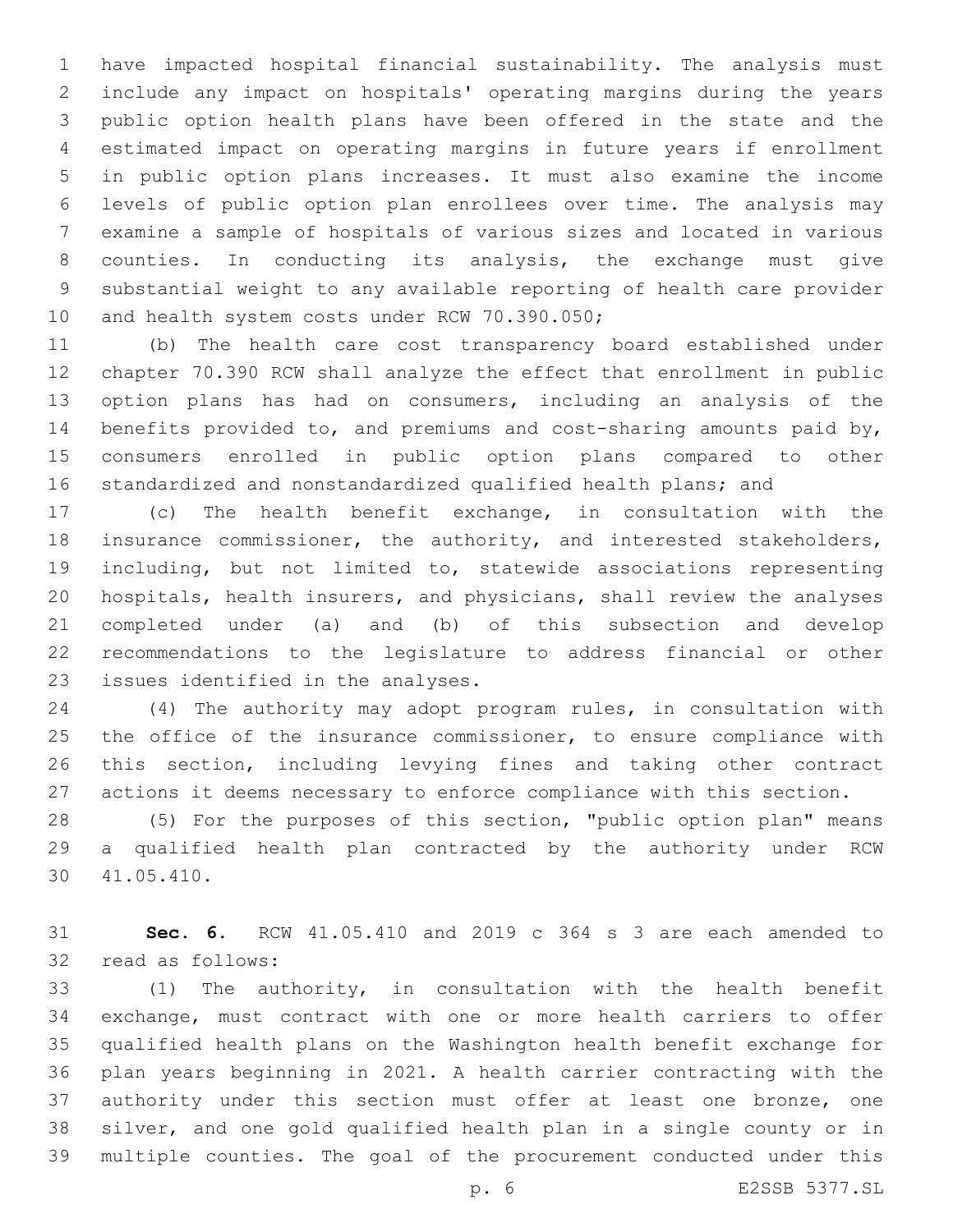section is to have a choice of qualified health plans under this section offered in every county in the state. The authority may not execute a contract with an apparently successful bidder under this section until after the insurance commissioner has given final approval of the health carrier's rates and forms pertaining to the health plan to be offered under this section and certification of the 7 health plan under RCW 43.71.065.

 (2) A qualified health plan offered under this section must meet 9 the following criteria:

 (a) The qualified health plan must be a standardized health plan 11 established under RCW 43.71.095;

 (b) The qualified health plan must meet all requirements for qualified health plan certification under RCW 43.71.065 including, but not limited to, requirements relating to rate review and network  $ad$ equacy;

 (c) The qualified health plan must incorporate recommendations of the Robert Bree collaborative and the health technology assessment 18 program;

 (d) The qualified health plan may use an integrated delivery system or a managed care model that includes care coordination or 21 care management to enrollees as appropriate;

 (e) The qualified health plan must meet additional participation requirements to reduce barriers to maintaining and improving health and align to state agency value-based purchasing. These requirements may include, but are not limited to, standards for population health 26 management; high-value, proven care; health equity; primary care; care coordination and chronic disease management; wellness and 28 prevention; prevention of wasteful and harmful care; and patient 29 engagement;

 (f) To reduce administrative burden and increase transparency, the qualified health plan's utilization review processes must:

 (i) Be focused on care that has high variation, high cost, or low 33 evidence of clinical effectiveness; and

34 (ii) Meet national accreditation standards;

35 (g)( $(\frac{1}{1})$ ) The total amount the qualified health plan reimburses providers and facilities for all covered benefits in the statewide aggregate, excluding pharmacy benefits, may not exceed one hundred sixty percent of the total amount medicare would have reimbursed providers and facilities for the same or similar services in the 40 statewide aggregate;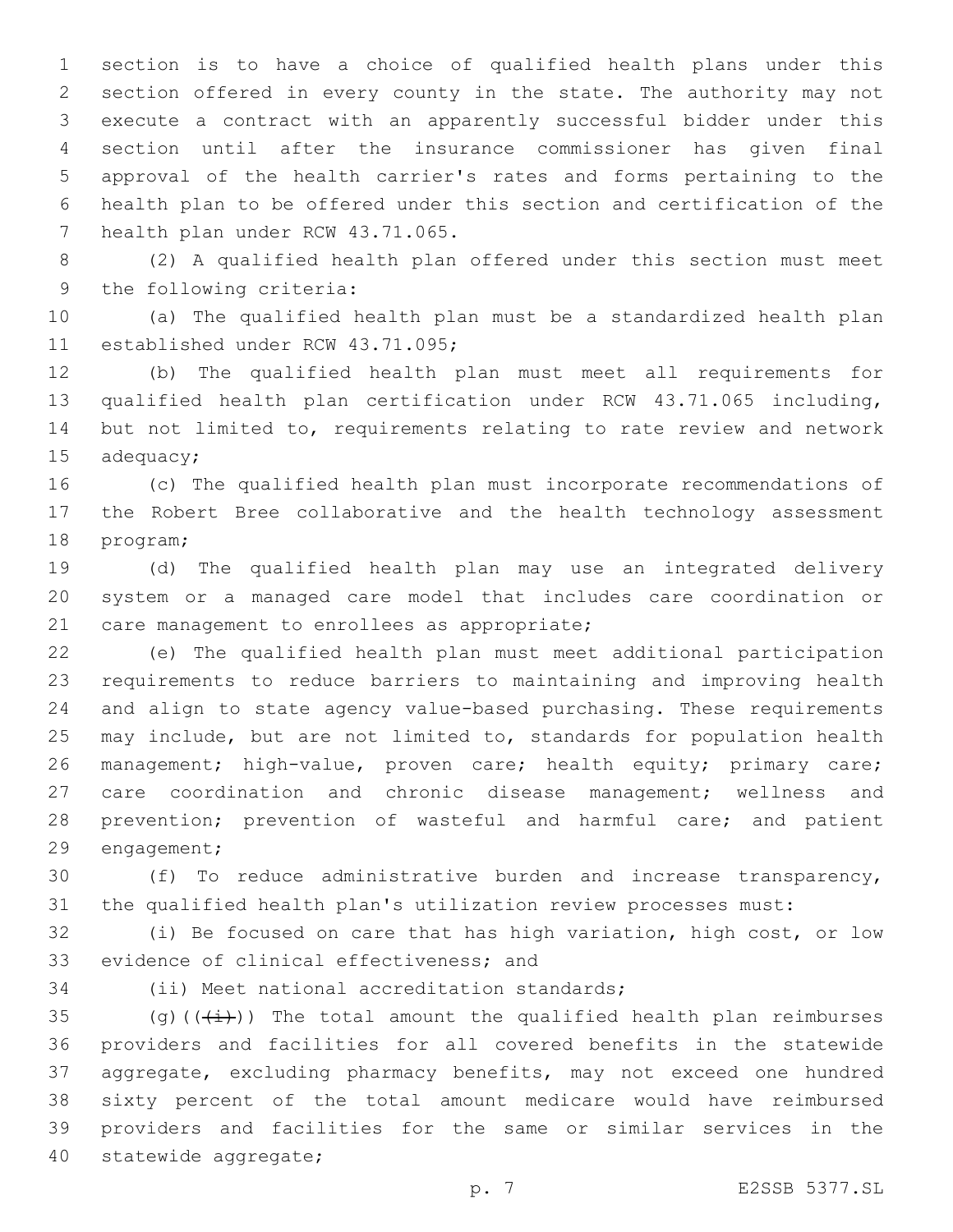1 (((ii) Beginning in calendar year 2023, if the authority determines that selective contracting will result in actuarially sound premium rates that are no greater than the qualified health plan's previous plan year rates adjusted for inflation using the consumer price index, the director may, in consultation with the 6 health benefit exchange, waive  $(g)$  (i) of this subsection as a 7 requirement of the contracting process under this section;))

 (h) For services provided by rural hospitals certified by the centers for medicare and medicaid services as critical access hospitals or sole community hospitals, the rates may not be less than one hundred one percent of allowable costs as defined by the United States centers for medicare and medicaid services for purposes of 13 medicare cost reporting;

 (i) Reimbursement for primary care services, as defined by the authority, provided by a physician with a primary specialty designation of family medicine, general internal medicine, or pediatric medicine, may not be less than one hundred thirty-five percent of the amount that would have been reimbursed under the 19 medicare program for the same or similar services; and

 (j) The qualified health plan must comply with any requirements established by the authority to address amounts expended on pharmacy benefits including, but not limited to, increasing generic utilization and use of evidence-based formularies.

 (3)(a) At the request of the authority for monitoring, 25 enforcement, or program and quality improvement activities, a qualified health plan offered under this section must provide cost 27 and quality of care information and data to the authority, and may not enter into an agreement with a provider or third party that would restrict the qualified health plan from providing this information or data.

 (b) Pursuant to RCW 42.56.650, any cost or quality information or data submitted to the authority is exempt from public disclosure.

 (4) Nothing in this section prohibits a health carrier offering qualified health plans under this section from offering other health 35 plans in the individual market.

 **Sec. 7.** RCW 43.71.095 and 2019 c 364 s 1 are each amended to 37 read as follows:

 (1) The exchange, in consultation with the commissioner, the 39 authority, an independent actuary, and other stakeholders, must

p. 8 E2SSB 5377.SL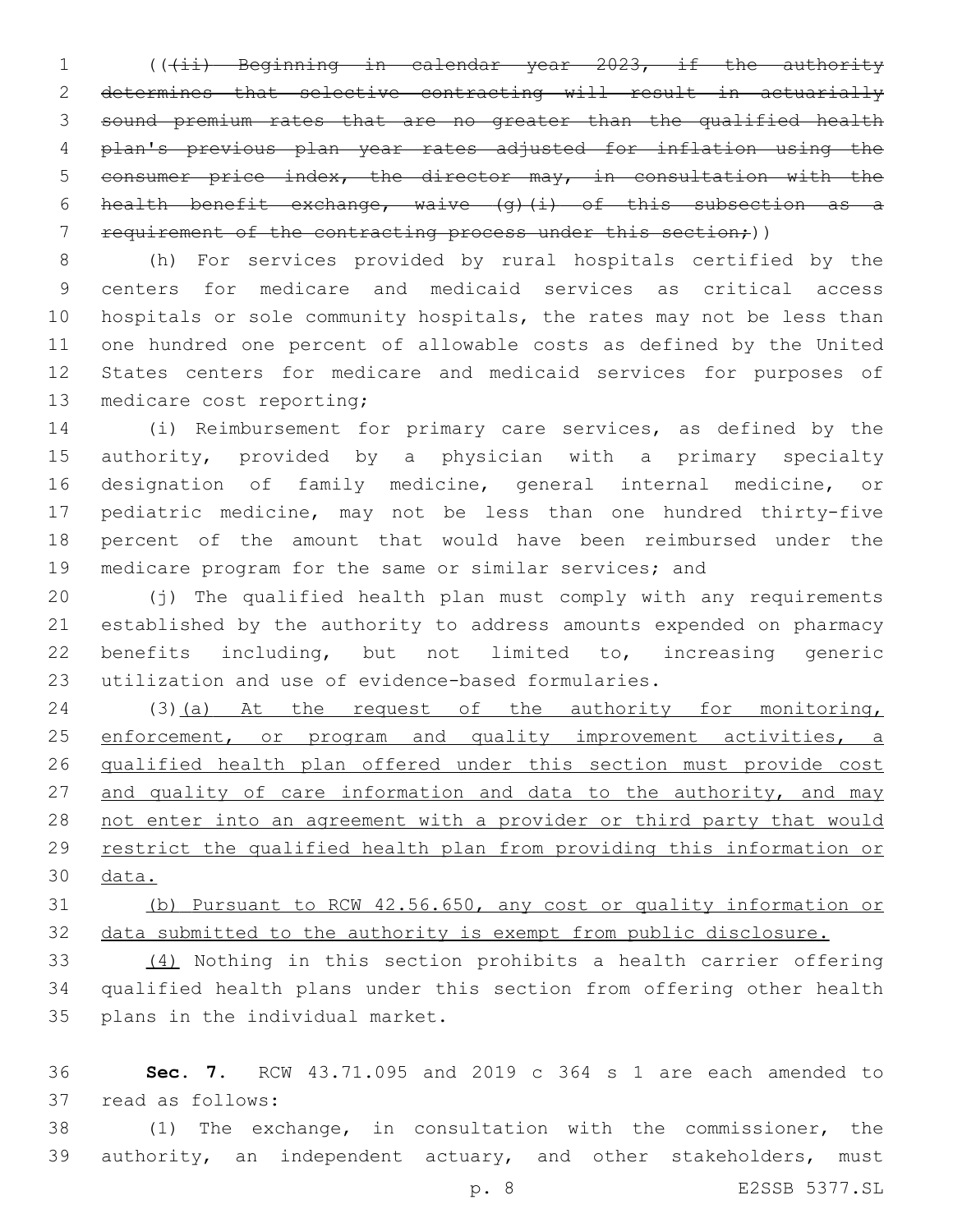establish up to three standardized health plans for each of the 2 bronze, silver, and gold levels.

 (a) The standardized health plans must be designed to reduce deductibles, make more services available before the deductible, provide predictable cost sharing, maximize subsidies, limit adverse premium impacts, reduce barriers to maintaining and improving health, and encourage choice based on value, while limiting increases in 8 health plan premium rates.

 (b) The exchange may update the standardized health plans 10 annually.

 (c) The exchange must provide a notice and public comment period before finalizing each year's standardized health plans.

 (d) The exchange must provide written notice of the standardized health plans to licensed health carriers by January 31st before the year in which the health plans are to be offered on the exchange. The exchange may make modifications to the standardized plans after January 31st to comply with changes to state or federal law or 18 requlations.

 (2)(a) Beginning January 1, 2021, any health carrier offering a 20 qualified health plan on the exchange must offer ((one)) the silver 21 ((standardized health plan)) and ((one)) gold standardized health 22 plans established under this section on the exchange in each county where the carrier offers a qualified health plan. If a health carrier 24 offers a bronze health plan on the exchange, it must offer ((one)) 25 the bronze standardized health plans established under this section 26 on the exchange in each county where the carrier offers a qualified 27 health plan.

 (b)(i) ((A)) Until December 31, 2022, a health ((plan)) carrier offering a standardized health plan under this section may also offer 30 nonstandardized health plans on the exchange. Beginning January 1, 2023, a health carrier offering a standardized health plan under this section may also offer up to two nonstandardized gold health plans, two nonstandardized bronze health plans, one nonstandardized silver health plan, one nonstandardized platinum health plan, and one nonstandardized catastrophic health plan in each county where the carrier offers a qualified health plan.

 (ii) The exchange, in consultation with the office of the insurance commissioner, shall analyze the impact to exchange consumers of offering only standard plans beginning in 2025 and submit a report to the appropriate committees of the legislature by